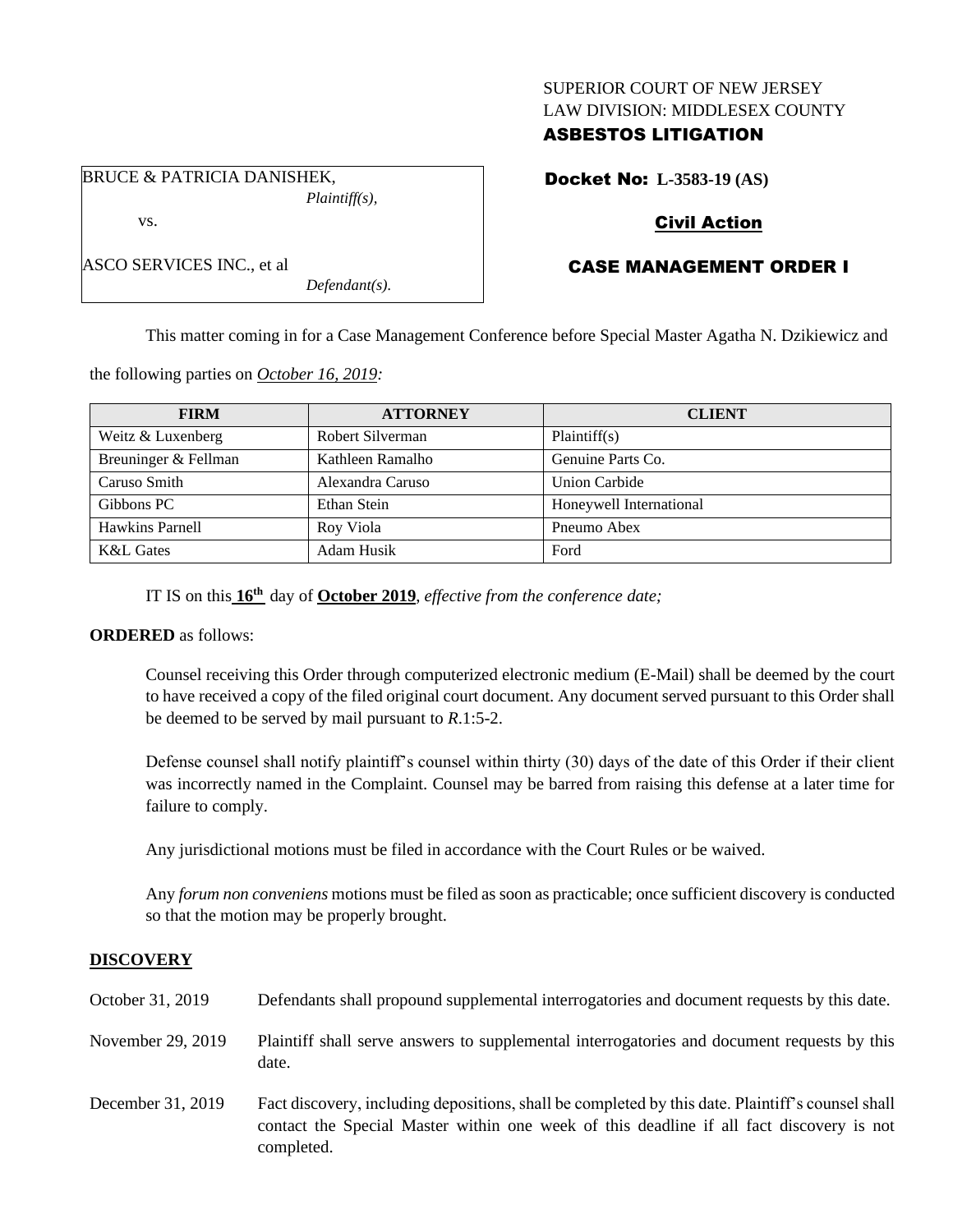## **EARLY SETTLEMENT**

February 27, 2020 Settlement demands shall be served on all counsel and the Special Master by this date.

## **MEDICAL EXPERT REPORT**

- February 28, 2020 Plaint if shall serve medical expert reports by this date.
- February 28, 2020 Upon request by defense counsel, plaintiff is to arrange for the transfer of pathology specimens and x-rays, if any, by this date.
- May 22, 2020 Defendants shall identify its medical experts and serve medical reports, if any, by this date. In addition, defendants shall notify plaintiff's counsel (as well as all counsel of record) of a joinder in an expert medical defense by this date.

### **LIABILITY EXPERT REPORTS**

- February 28, 2020 Plaintiff shall identify its liability experts and serve liability expert reports by this date or waive any opportunity to rely on liability expert testimony.
- May 22, 2020 Defendants shall identify its liability experts and serve liability expert reports, if any, by this date or waive any opportunity to rely on liability expert testimony.

### **SUMMARY JUDGMENT MOTION PRACTICE**

| February 27, 2020           | Plaintiff's counsel shall advise, in writing, of intent not to oppose motions by this date. |
|-----------------------------|---------------------------------------------------------------------------------------------|
| March $12, 2020$ (Thursday) | Summary judgment motions shall be filed no later than this date.                            |
| April 9, 2020 (Thursday)    | Last return date for summary judgment motions.                                              |

### **ECONOMIST EXPERT REPORTS**

- February 28, 2020 Plaintiff shall identify its expert economists and serve expert economist report(s), if any, by this date or waive any opportunity to rely on economic expert testimony.
- May 22, 2020 Defendants shall identify its expert economists and serve expert economist report(s), if any, by this date or waive any opportunity to rely on economic expert testimony.

### **EXPERT DEPOSITIONS**

June 19, 2020 Expert depositions shall be completed by this date. To the extent that plaintiff and defendant generic experts have been deposed before, the parties seeking that deposition in this case must file an application before the Special Master and demonstrate the necessity for that deposition. To the extent possible, documents requested in a deposition notice directed to an expert shall be produced three days in advance of the expert deposition. The expert shall not be required to produce documents that are readily accessible in the public domain.

 $\_$  , and the set of the set of the set of the set of the set of the set of the set of the set of the set of the set of the set of the set of the set of the set of the set of the set of the set of the set of the set of th